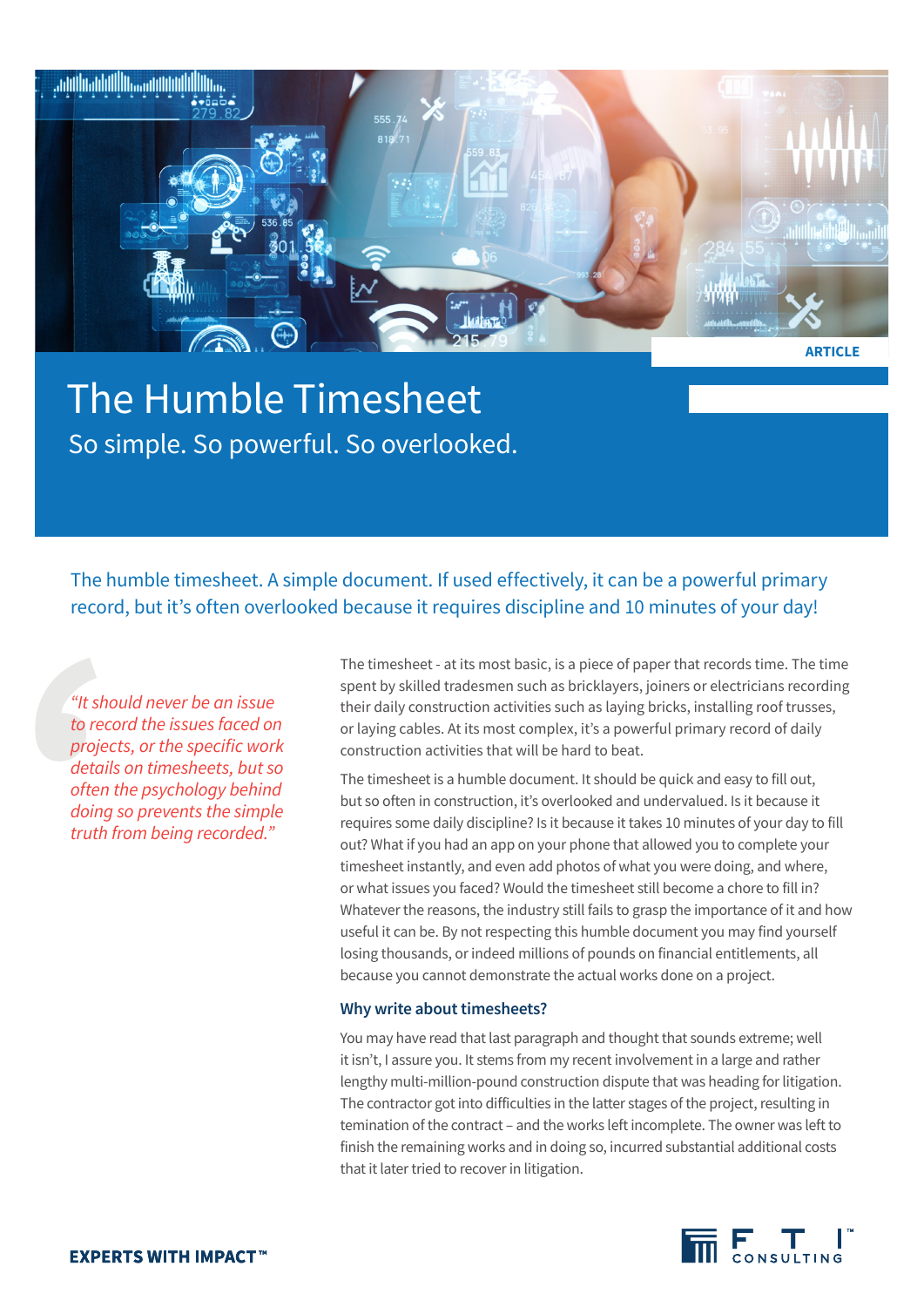A significant proportion of the costs incurred by the owner related to labour (highly skilled and expensive, I may add) provided by subcontractors employed to 'come back' and finish the remaining works. The subcontractors were appointed on a cost-reimbursable basis after providing estimates for measured works and unit rates for labour and plant for the works that couldn't be measured. The costs spiralled and the owner was left with substantial losses that it needed to recover.

I was part of a team tasked with independently verifying the costs incurred to establish a value (or at least attempt) of the incomplete works completed by the subcontractors and value the defective/improvement works (where possible). This was an almost impossible task, primarily due to the contemporaneous documents provided by the subcontractors to the owner, and the owner's reliance on those documents as the basis of its claim.

A key document in this process was the subcontractors' daily timesheets (thousands of them) issued contemporaneously, for skilled and unskilled labour, plant and equipment used to complete the works. The timesheets were originally issued on paper, changing mid-way through to an electronic system. The contract specified that timesheets were to be *"verified by the subcontractor, submitted weekly to the Owner Representative and [were to] confirm the associated services provided in relation to the contract".*  An opportunity was missed to clearly specify what was expected from the subcontractor in explaining exactly what works must be described within each timesheet.

In many instances, the owner appointed the subcontractors that the original contractor had appointed, which was the right approach. However, liability relating to defective works was not proven, nor was the subcontractor afforded the opportunity to rectify their own defects strictly at no cost to the owner. Therefore, subcontractors were effectively paid for fixing their own defective works.

The timesheets provided by the subcontractors included the time spent on the project per day, names of the individuals and their skill, the date(s) on-site including travel time and other basic information such as working overtime.

But, the crucial and specific details about the works undertaken each day were missing. What works had each person been doing each day (e.g. removed 45m of 3" defective steel pipework), where on the project had the works been undertaken (e.g. Block A level 2, East Wing, gridline A12-A15) and did the works relate to incomplete measured works or the fixing of defective works?

The quality and accuracy of the timesheets failed to adequately prove causation. The additional costs incurred in completing the remaining works far exceeded the remaining contract value.

The owner's claim was left with large portions of the costs being noted as 'costs incurred but not substantiated'. It was clear that the costs had been incurred by the owner, but it was unclear exactly what those costs related to, and if those costs could be attributable to the original contractor.

## **Case law**

The case law on timesheet records is thin.

The decision of AG Falkland Islands v Gordon Forbes clarified that the term 'contemporary record' meant *"original or primary documents, or copies thereof, produced or prepared at or about the time giving rise to a claim,*  whether by or for contractor or employer."<sup>1</sup>

The contract used by the parties in this case was the old FIDIC Red Book 4th Edition, which included the term "contemporary records". The later FIDIC Red Book revisions (1999 and 2017 versions) kept the same term. FIDIC clarified the meaning of "contemporary record" in the 2017 version to mean *"records that are prepared or generated at the same time, or immediately after, the event or circumstance giving rise to the claim".*<sup>2</sup>

Whilst FIDC refers to the claim, it could apply to variations or be considered for a document for any other purpose. Timesheets are considered primary documents and if kept contemporaneously, and then issued to the owner weekly, would be considered contemporary.

The decision of Premier Engineering Limited (Premier) v MW High Tech Projects Limited (MW)<sup>3</sup> clarified the process of signing off timesheets, examining large amounts of disputed invoices and the issues that incurred when there are several ways that time is recorded. Premier (a subcontractor) was awarded payment based on its timesheets and the fact that they were signed off by MW, without really checking the details recorded.

MW instructed Premier to provide labour, plant and materials on a unit rate basis, as and when required by MW. MW signed off Premier's timesheets which recorded how much time its operatives had spent on the project.

<sup>1</sup> Attorney General for the Falkland Islands v Gordon Forbes Construction (Falklands) Limited 2003 BLR 280 at 33, relating to Clause 53 of FIDIC Red Book 4th Edition

<sup>2</sup> Thomas Young, Fenwick Elliott, Changes to the claims provisions in the 2017 FIDIC Red Book, International Quarterly 25.

<sup>3</sup> Premier Engineering (Lincoln) Limited v MW High Tech Projects UK Ltd [2020] EWHC 2484 (TCC).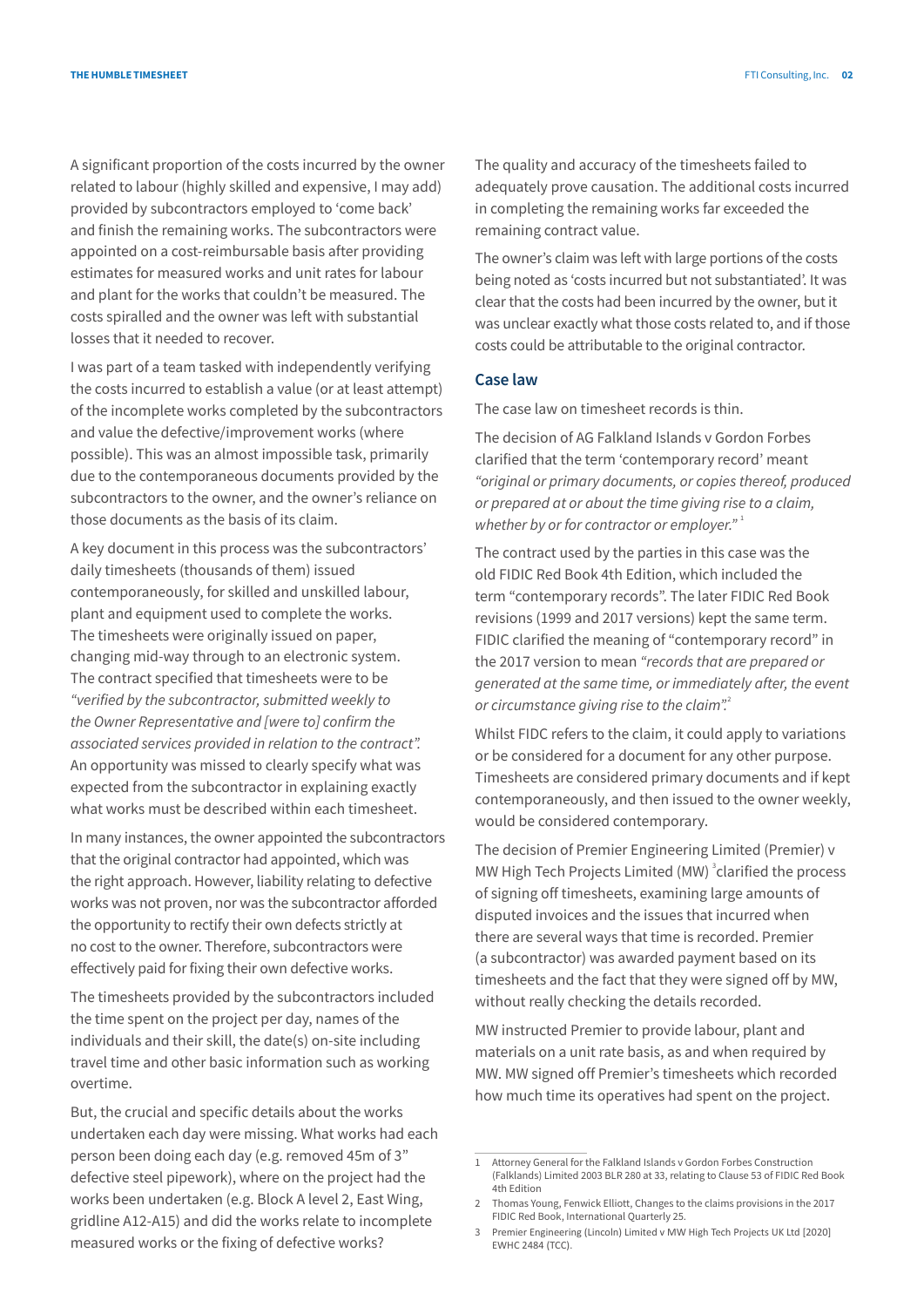Premier charged MW the time spent on the project using agreed hourly rates. The time recorded on Premier's timesheets was different to the time recorded by a turnstile system. MW explained that it signed off Premier's timesheets to maintain its cash flow and "keep the peace", however, apparently MW intended on clawing back any overpayment later on in the project.<sup>4</sup>

The court found that the parties had agreed to use a biometric reader and not rely on turnstile data, as there were instances where turnstiles were unreliable and Premier had labour off-site undertaking certain works, which would have been recorded by the turnstile as off-site.

The lesson from this case is that simply signing off timesheets (the phrase "rubber stamping" has been used) without proper checks is not a good idea. Timesheets are likely to be considered as primary evidence by the courts. This could mean that hours recorded on timesheets will be taken to be accurate unless other evidence proves otherwise. It would be useful to implement a process of meaningful checks by the receiver of the timesheets so that checks can be done contemporaneously and not after the fact.

#### **Contract requirements that don't help**

Under the NEC 3 Engineering and Construction Contract and the Engineering and Construction Subcontract, nothing is specified for the recording of time. The definition of 'Defined Cost'<sup>5</sup> could be used to request and assess timesheets that were seen to be excessive or did not include sufficient works information. If a subcontractor is appointed on a time and material basis and no system is in place to verify the accuracy of the information recorded by the subcontractor, a situation may occur whereby you defend costs or are unable to recover costs due to a lack of specific information being recorded.

Under the JCT Design & Build 2016 contract, the Valuation Rules, clause 5.5 Daywork, the following is noted with regard to 'vouchers':

*"Where the execution of additional or substituted work cannot be valued in accordance with clause 5.4 [Measurable Work], the Valuation shall comprise: 1) the prime cost of such work issued by the Royal Institute of Chartered Surveyors…and 2. At All-Inclusive Rates stated in the Contract Particulars…Provided that in any case vouchers specifying the time daily spent upon the work, the workmen's names, the plant and the materials employed* 

The Daywork clause includes vouchers (a timesheet could be construed as a voucher) if the valuation of additional or substituted work cannot be valued according to Clause 5.4. [Measurable Work].

The JCT contract does not require specific works information to be recorded on vouchers. A record or time with no specificity leaves gaps in important information, an omission that may come back to hurt you when needed.

Finally, under a FIDIC Red Book 1999 contract, clause 20.1 [Contractor's Claims] requires "*the Contractor shall keep such contemporary records as may be necessary to substantiate any claim, either on the Site or another location acceptable to the Engineer…the Engineer may, after receiving any notice under this Sub-Clause, monitor the record-keeping and/or instruct the Contractor to keep further contemporary records."*

Whilst the term 'contemporary records' was clarified in the AG Falkland Islands v Gordon Forbes case, the phrase *"such contemporary records as may be necessary to substantiate the claim"* within clause 20.1 means that it is left to the contractor (and subcontractor) to decide what records it will provide. That may not align with what an engineer would request, leaving a dispute about the records not being sufficient to prove your claim. This issue is a common source of disputes under the FIDIC contracts.

If you encounter issues on a project, you want to avoid the risk of a reduced entitlement or having to create (or add to) records after the fact, to comply with the requirements of clause 20.1. It is therefore wise to pre-empt this, setting up a system that creates and delivers the detailed records (don't forget timesheets) from the early stages of your project.

#### **The new age timesheet**

The increased use of technology to record what takes place on construction projects is on the rise. The industry should be further ahead with the use of technology, but that's not the case. I have yet to see an electronic timesheet system download that includes the specific details of work undertaken by labour working on the project. It appears that the same issues are occurring on the new age timesheets that occur on the historical 'paper' method – a failure to record the specific details of work and any issues affecting productivity.

*shall be delivered for verification to the Employer no later than 7 Business Days after the work has been executed."*

<sup>4</sup> John Miller, Fenwick Elliott, Timesheets, Turnstile Records, Biometric Data and (potential) Agreements made in Stairways, (2020) Lexology.

<sup>5</sup> Clause 52 in both NEC3 contracts.